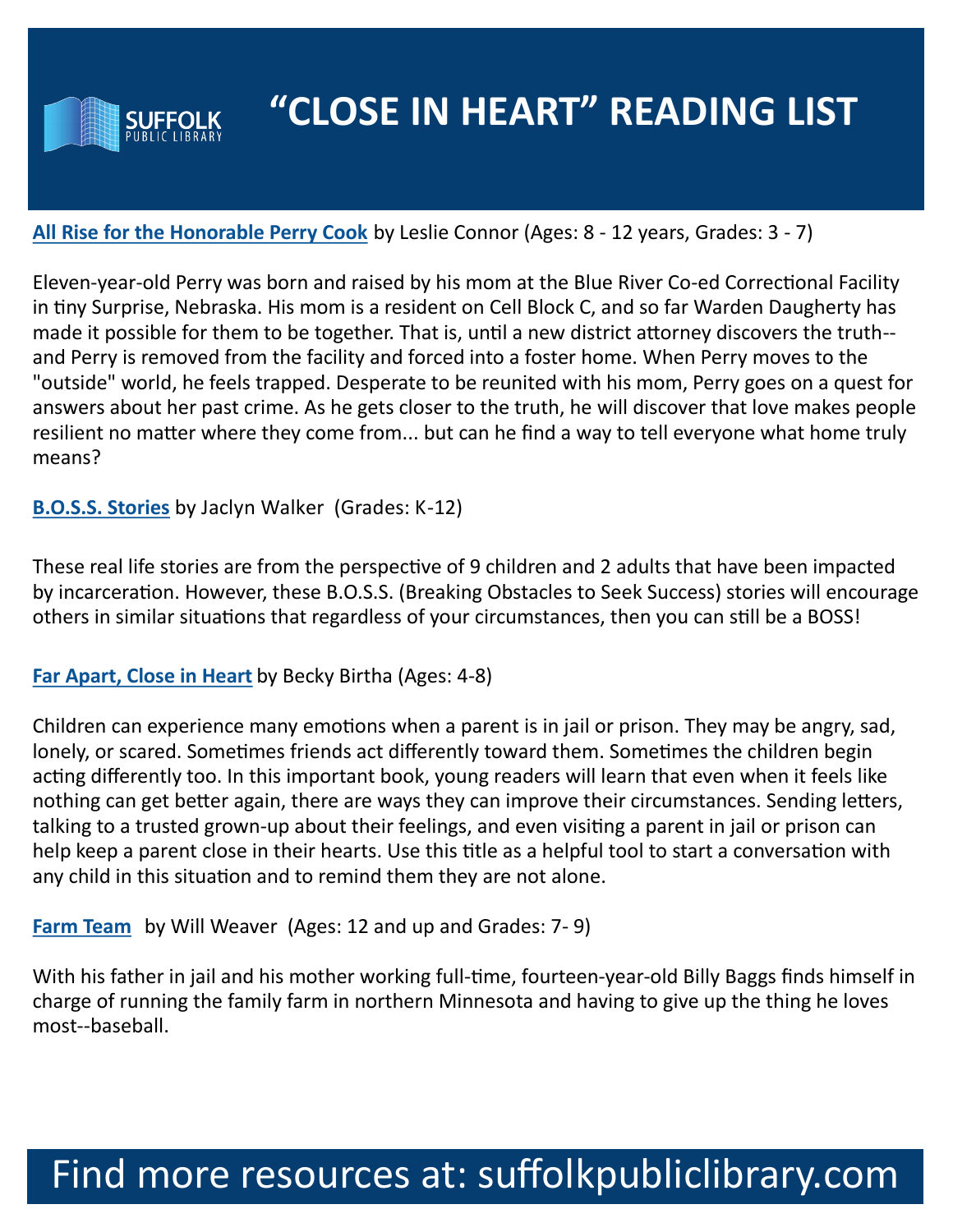

**[Mountain Dog](https://suffolk.polarislibrary.com/polaris/search/searchresults.aspx?ctx=8.1033.0.0.1&type=Keyword&term=Mountain%20Dog%20Margarita%20Engle&by=KW&sort=RELEVANCE&limit=Tom=*&query=&page=0&searchid=14)** by Margarita Engle (Ages: 8-12 years)

Grade Level: 3 - 4 When his mother is sent to jail in Los Angeles, eleven-year-old Tony goes to live with his forest ranger great-uncle in the Sierra Nevada Mountains, where Tony experiences unconditional love for the first time through his friendship with a rescue dog.

**[The Night Dad Went to Jail](https://suffolk.polarislibrary.com/polaris/search/searchresults.aspx?ctx=8.1033.0.0.1&type=Keyword&term=The%20Night%20Dad%20Went%20to%20Jail%20Melissa%20Higgins&by=KW&sort=RELEVANCE&limit=Tom=*&query=&page=0&searchid=13)** by Melissa Higgins (Ages: 5-8, Grades: 2-3)

When someone you love goes to jail, you might feel lost, scared, and even mad. This colorfully illustrated book lets children know that they are not alone in this situation. It offers age appropriate explanations to help with difficult conversations. Told from the experience of a rabbit, this picture book is intended to make a parent's incarceration a little less frightening.

**[Our Moms \(Living with Incarcerated Parents\)](http://www.qunianafutrell.com/quniana-writes)** by Q. Futrell (Grades: Elementary)

Meet Michael, Paul, Jennifer and Anne! All children are different in many ways, but all have one thing in common, their moms are in prison. Parental Incarceration affects children in many ways. This book will serve as a conversation starter for such a sensitive issue that impacts nearly 3 million children in the US.

**[Pieces of Why](https://suffolk.polarislibrary.com/polaris/search/searchresults.aspx?ctx=8.1033.0.0.1&type=Keyword&term=Pieces%20of%20Why%20K.%20L.%20Going&by=KW&sort=RELEVANCE&limit=Tom=*&query=&page=0&searchid=12)** by K. L. Going (Grades: 4-7)

Twelve-year-old Tia lives in a white slum in New Orleans with her mother, and her whole world revolves around singing in the gospel choir with her best friend, Keisha--but when practice is interrupted by a shooting outside the church, and a baby is killed, Tia finds that she cannot sing, and she is forced to confront her feelings about her incarcerated father who killed a girl in a failed robbery years before.

**[Ruby on the Outside](https://suffolk.polarislibrary.com/polaris/search/searchresults.aspx?ctx=8.1033.0.0.1&type=Keyword&term=Ruby%20on%20the%20Outside%20Nora%20Baskin&by=KW&sort=RELEVANCE&limit=Tom=*&query=&page=0&searchid=11)** by Nora Baskin (Ages: 8-12, Grades: 3-7)

Ruby's mom is in prison, and to tell anyone the truth is to risk true friendship in this novel that accurately and sensitively addresses a subject too often overlooked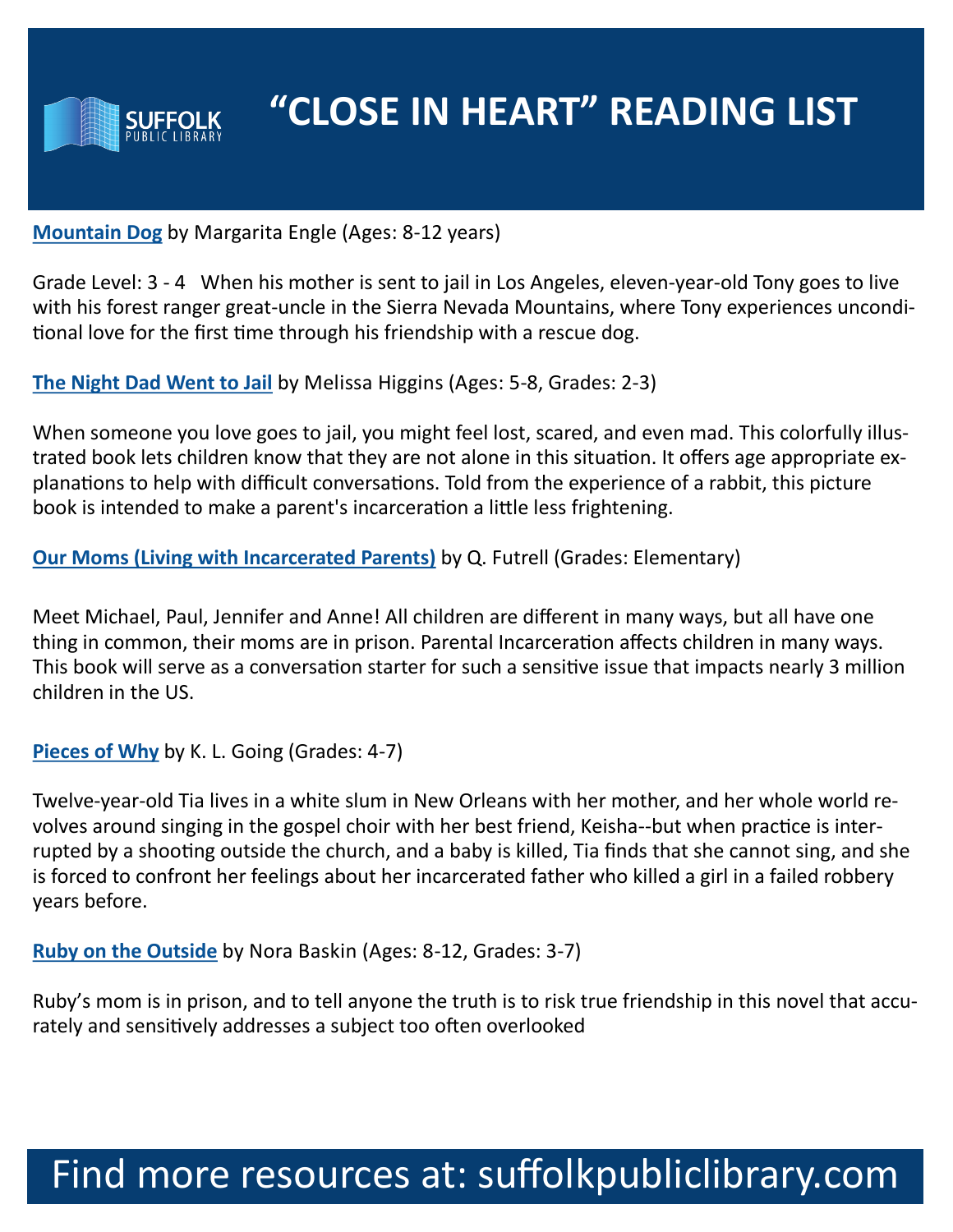

#### **[The Same Stuff As Stars](https://suffolk.polarislibrary.com/polaris/search/searchresults.aspx?ctx=8.1033.0.0.1&type=Keyword&term=The%20Same%20Stuff%20As%20Stars%20Katherine%20Paterson&by=KW&sort=RELEVANCE&limit=Tom=*&query=&page=0&searchid=10)** by Katherine Paterson (Ages: 10-12, Grades: 5-7)

Angel Morgan needs help. Daddy is in jail, and Mama has abandoned her and her little brother, leaving them with their great-grandmother. Grandma is aged and poor, and doesn't make any attempt to care for the children—that's left up to Angel, even though she is not yet twelve. The only bright spot in Angel's existence is the Star Man, a mysterious stranger who appears on clear nights and teaches her all about the stars and planets and constellations. "We're made out of the same stuff as the stars," he tells her.

**[Tight](https://suffolk.polarislibrary.com/polaris/search/searchresults.aspx?ctx=8.1033.0.0.1&type=Keyword&term=Tight%20Torrey%20Maldonado&by=KW&sort=RELEVANCE&limit=Tom=*&query=&page=0&searchid=9)** by Torrey Maldonado (Ages: 10 - 13 years, Grades: 5- 6)

After his quick-tempered father gets in a fight and is sent back to jail, sixth-grader Bryan, known for being quiet and thoughtful, snaps and follows new friend Mike into trouble.

**[Tyrell](https://suffolk.polarislibrary.com/polaris/search/searchresults.aspx?ctx=8.1033.0.0.1&type=Keyword&term=Tyrell%20Coe%20Booth&by=KW&sort=RELEVANCE&limit=Tom=*&query=&page=0&searchid=2)** by Coe Booth (Grades: 8-12)

Fifteen-year-old Tyrell, who is living in a Bronx homeless shelter with his spaced-out mother and his younger brother, tries to avoid temptation so he does not end up in jail like his father.

**[Visiting Day](https://suffolk.polarislibrary.com/polaris/search/searchresults.aspx?ctx=8.1033.0.0.1&type=Keyword&term=Visiting%20Day%20Jacqueline%20Woodson&by=KW&sort=RELEVANCE&limit=Tom=*&query=&page=0&searchid=3)** by Jacqueline Woodson (Ages: 5-7, Grades K-2)

In this moving picture book from multi-award winning author Jacqueline Woodson, a young girl and her grandmother prepare for a very special day--the one day a month they get to visit the girl's father in prison.

**[What Do I Say About That?](https://suffolk.polarislibrary.com/polaris/search/searchresults.aspx?ctx=8.1033.0.0.1&type=Keyword&term=What%20Do%20I%20Say%20About%20That?%20Julia%20Cook&by=KW&sort=RELEVANCE&limit=Tom=*&query=&page=0&searchid=4)** by Julia Cook (Ages: 8 - 12 years, Grades: 2 - 6)

This book takes a unique look at the internal struggles with which a child of an incarcerated parent is faced

**[What Will Happen to Me?](https://suffolk.polarislibrary.com/polaris/search/searchresults.aspx?ctx=8.1033.0.0.1&type=Keyword&term=What%20Will%20Happen%20to%20Me?%20by%20Howard%20Zehr&by=KW&sort=RELEVANCE&limit=Tom=*&query=&page=0&searchid=5)** by Howard Zehr (Grades: 7-12)

Pairs portraits of children whose parents are incarcerated with the reflections of grandparents who are caring for them and includes resources for caregivers and advice on dealing with the unique emotions of these children.